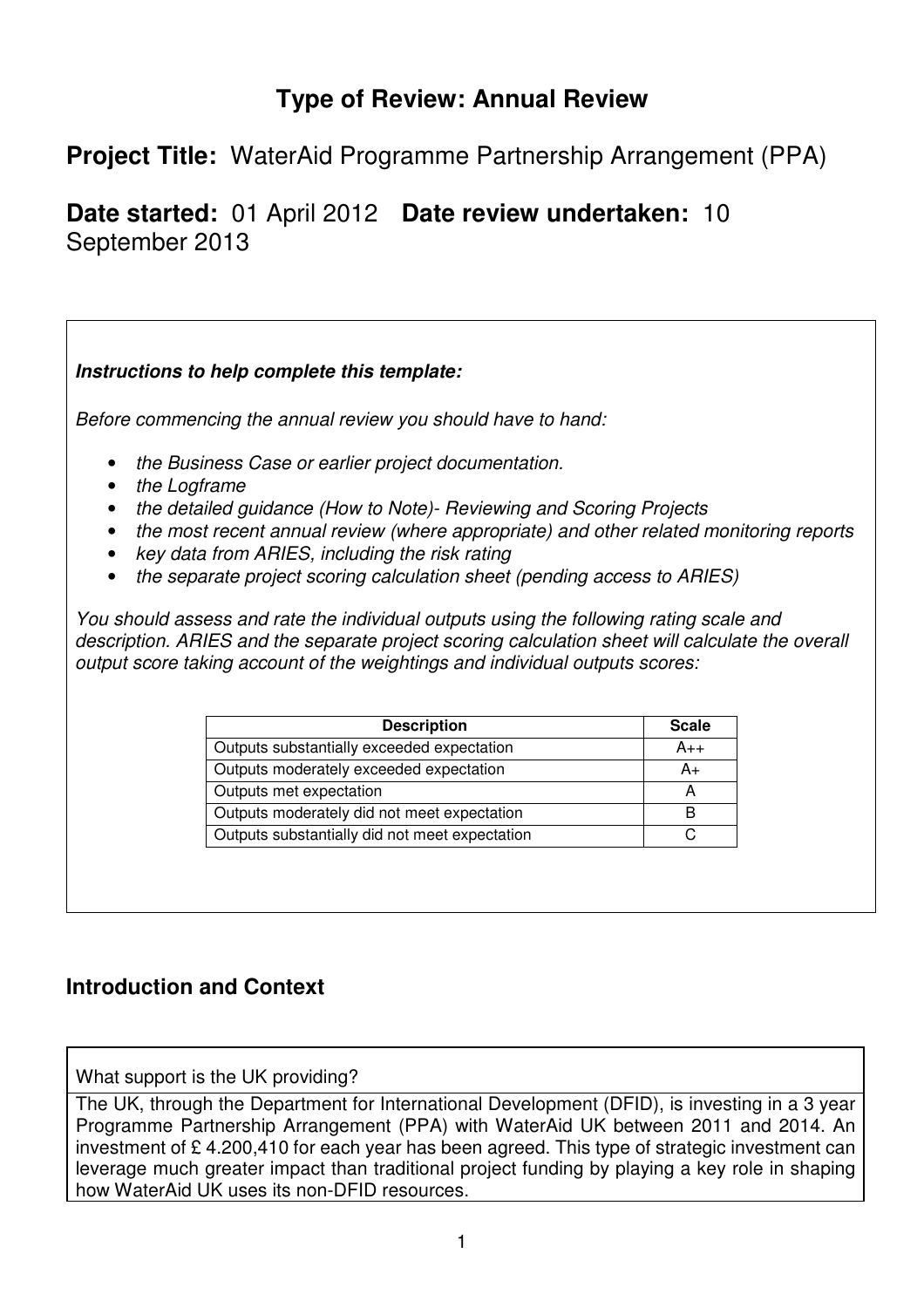#### **What are the expected results?**

The results that this investment is expected to deliver are:

In 23 countries in Africa (19) and Asia (4) WaterAid will:

- promote and secure poor people's rights and access to safe water, improved hygiene and sanitation (4.5 million people gaining access to water resources with a further 7.1 million gaining access to improved sanitation).
- support governments and service providers in developing their capacity to deliver safe water, improved hygiene and sanitation (potential to reach a further 100 million people through their influencing work)
- advocate for the essential role of safe water, improved hygiene and sanitation in human development
- further develop as an effective global organisation recognised as a leader in the field of water, Sanitation and Hygiene issues by making improvements in fundraising and development of finance, monitoring and Human Resources systems.

#### What is the context in which UK support is provided?

Civil society plays a vital role in supporting citizens to improve their lives. Civil Society Organisations are central to delivering services, enabling citizens to be more active in their own development and ensuring that policies benefit ordinary people – especially the poorest.

To achieve DFID's priorities, as set out in its Business Plan (Structural Reform Plan), a multisectoral and multi-pronged approach to delivery is required, one in which CSOs, along with governments and the private sector, play a pivotal role in helping poor people to improve their lives.

The PPA is one of DFID's main support mechanisms to CSOs. In line with a commitment by the Secretary of State to support another round of PPAs and following a robust selection process and implementation of a Resource Allocation Model, partners were identified for a 3 year PPA which began in April 2011.

#### **Section A: Detailed Output Scoring**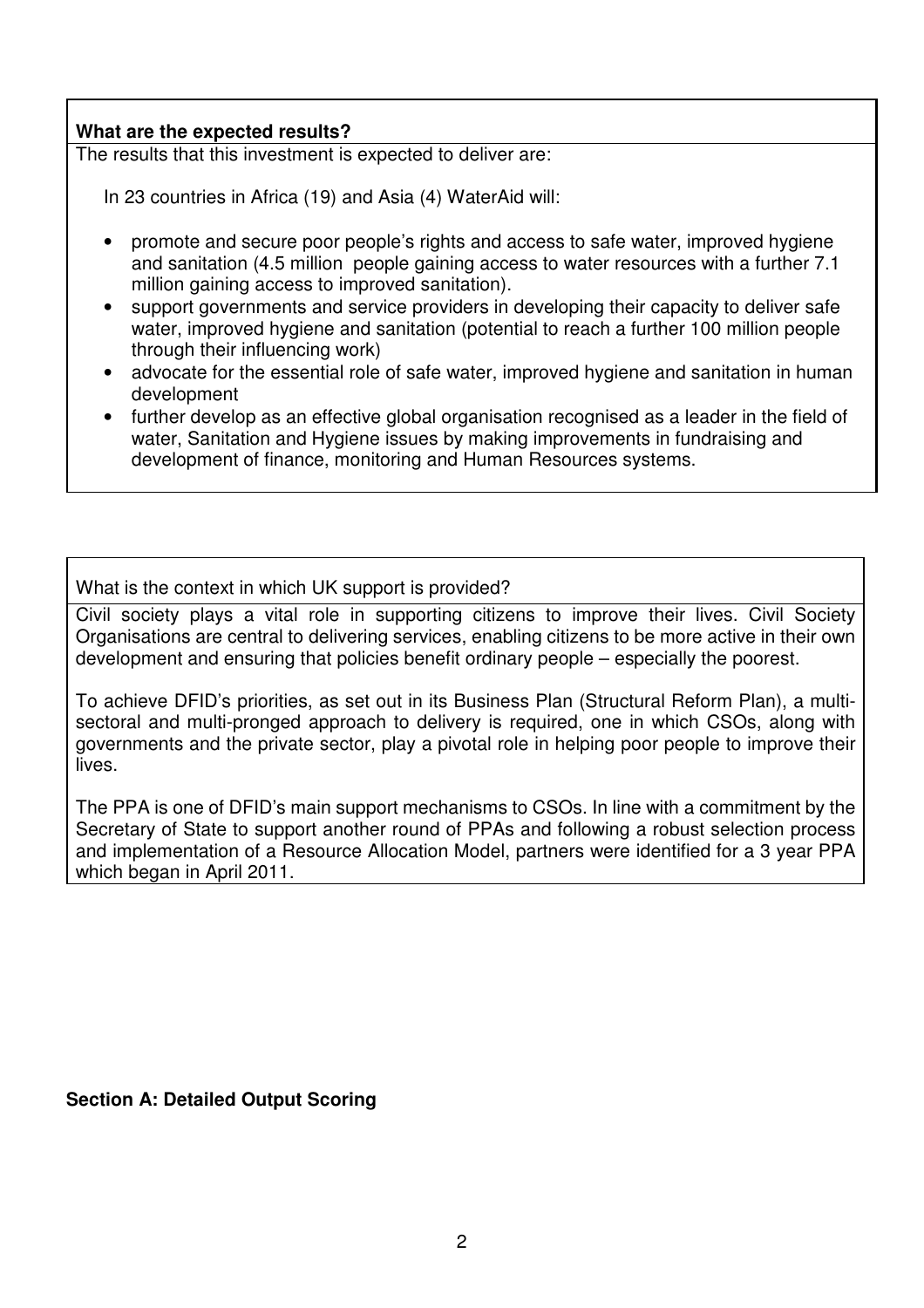Output 1: Develop and promote equitable and sustainable water and hygiene sanitation services that are accessible, appropriate and affordable, ensuring these can be replicated and adapted in the 27 African and Asian countries where WaterAid works.

## **Output 1 score and performance description:**

A+ : Outputs moderately exceeded expectation

### **Progress against expected results:**

Good progress has been made with WaterAid with greater numbers than expected gaining access to safe water; Country Programmes (CPs) demonstrating inclusive representation and WaterAid learning and/or research documents contributing to internal and sector effectiveness.

| <b>PROGRESS AGAINST INDICATORS</b>                                                                                                                                                                       |                                                                                |                                                                                                |
|----------------------------------------------------------------------------------------------------------------------------------------------------------------------------------------------------------|--------------------------------------------------------------------------------|------------------------------------------------------------------------------------------------|
| <b>Indicator</b>                                                                                                                                                                                         | <b>Milestone 12/13</b>                                                         | <b>Actual</b><br><b>Achievement</b>                                                            |
| 1.1 Number of people who have access to safe<br>water as a result of our direct investments with and<br>through partner organisations                                                                    | At least<br>1,490,000 people                                                   | 1,714,906 people<br>(disaggregated<br>data can be found<br>in WaterAid's PPA<br>annual report) |
| 1.2 Number of people who have access to<br>sanitation services (improved and unimproved) as<br>a result of our direct investments with and through<br>partner organisations.                             | At least<br>2,340,000 people                                                   | 2,208,765 people                                                                               |
| of WaterAid<br>Evidence<br>1.3<br>supported<br>work<br>demonstrating inclusive<br>representation<br>and<br>participation of community members in the planning<br>and implementation and use of services. | At least 9 CPs<br>report strong<br>evidence of<br>significant<br>participation | 13 CPs reported<br>strong evidence (5<br>some)                                                 |
| 1.4 Number of WaterAid learning or research<br>documents produced to contribute to<br>internal<br>programme and sector effectiveness.                                                                    | 5 learning and<br>research<br>documents                                        | 15 learning and<br>research<br>documents                                                       |

#### **Recommendations:**

Based on the success of this reporting period, we agree that the 2013/2014 milestone for Indicator 1.1 should be increased. WaterAid have been given feedback on indicator 1.4 to encourage them to think reflectively about how they demonstrate the impact and uptake of the learning/research documents if possible and how those documents support the organisation internally and the sector in general.

**Impact Weighting (%):** 40%

**Revised since last Annual Review?** No

**Risk:** Medium

**Revised since last Annual Review?** No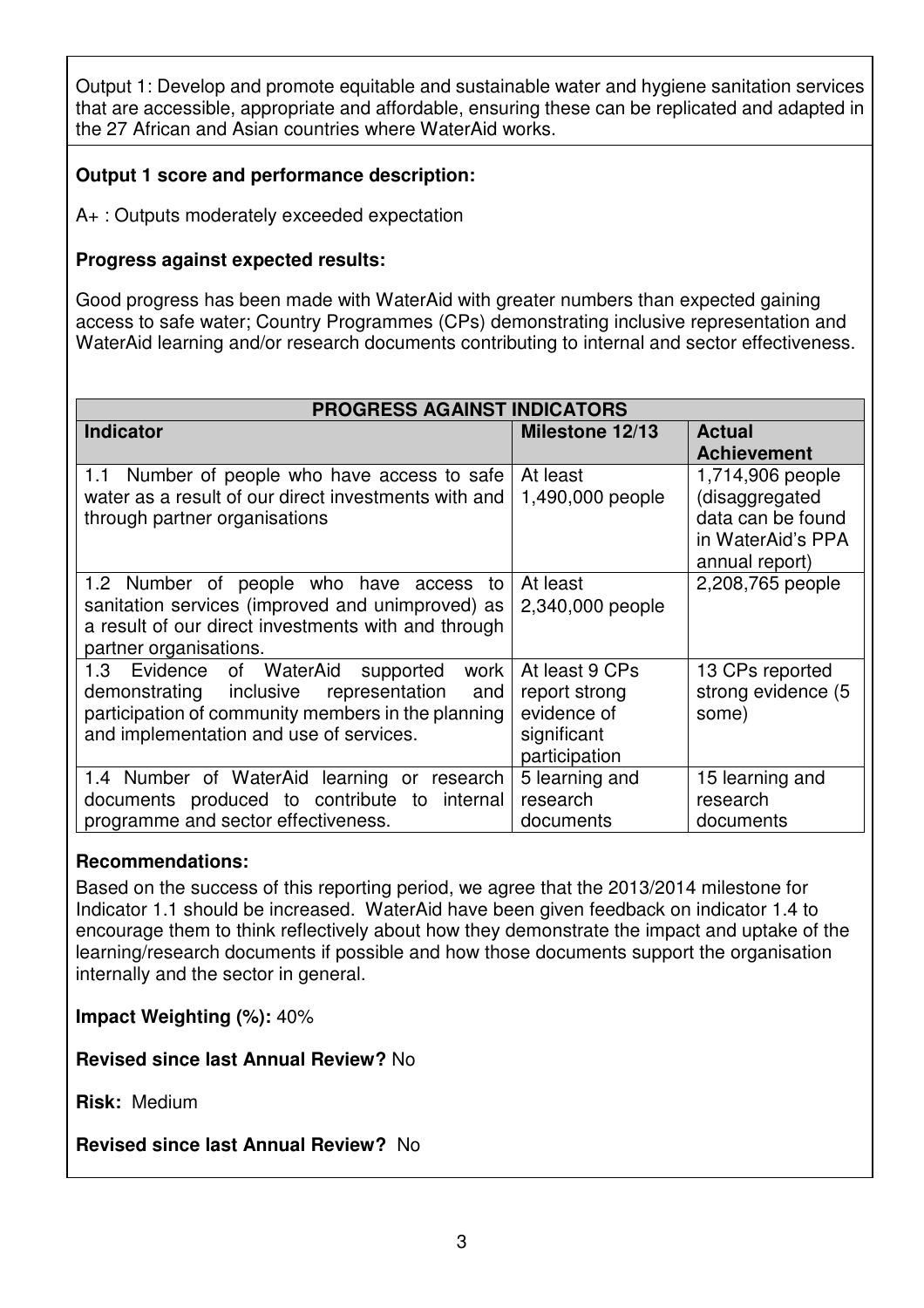Output 2: To ensure and improve the effectiveness and sustainability of our service delivery by scaling up monitoring and review process.

## **Output 2 score and performance description:**

A++: Outputs substantially exceeded expectation

### **Progress against expected results:**

The output milestones have been exceeded for the reporting period. Embedding the Post-Implementation Surveys (PIMS) across CPs and using ICT technology innovatively has allowed WaterAid CPs to produce significant information that is supporting both monitoring and learning.

| PROGRESS AGAINST INDICATORS                                                                                                                                                                        |                                                                                                                       |                                     |
|----------------------------------------------------------------------------------------------------------------------------------------------------------------------------------------------------|-----------------------------------------------------------------------------------------------------------------------|-------------------------------------|
| Indicator                                                                                                                                                                                          | Milestone 12/13                                                                                                       | <b>Actual</b><br><b>Achievement</b> |
| 2.1<br>Number of CPs<br>carrying out<br>post-<br>implementation surveys (PIMS) to assess<br>functionality, sustainability and use of water and<br>sanitation facilities and hygiene practices.     | At least 6 post<br>implementation<br>monitoring<br>Surveys (PIMS) by<br><b>CP<sub>s</sub></b><br>(at least four full) | 13 PIMS                             |
| 2.2 Number of in-depth evaluations including<br>elements of joint technical reviews of the<br>effectiveness of the technical aspects of service<br>delivery carried out and followed up on in CPs. | At least 3<br>evaluations will be<br>carried out.                                                                     | 7 evaluations                       |

#### **Recommendations:**

After discussions with WaterAid on how mobile data was collected or how it played a greater part in data collection, we are clearer on how this impacts on the results. We discussed the need to provide more detail in future reporting to ensure clarity of reporting. **Impact Weighting (%): 10%** 

**Revised since last Annual Review? No**

**Risk: Low** 

**Revised since last Annual Review? No** 

Output 3: To assist poor communities to demand their rights to water, hygiene and sanitation

**Output 3 score and performance description:** 

**A: Outputs met expectation**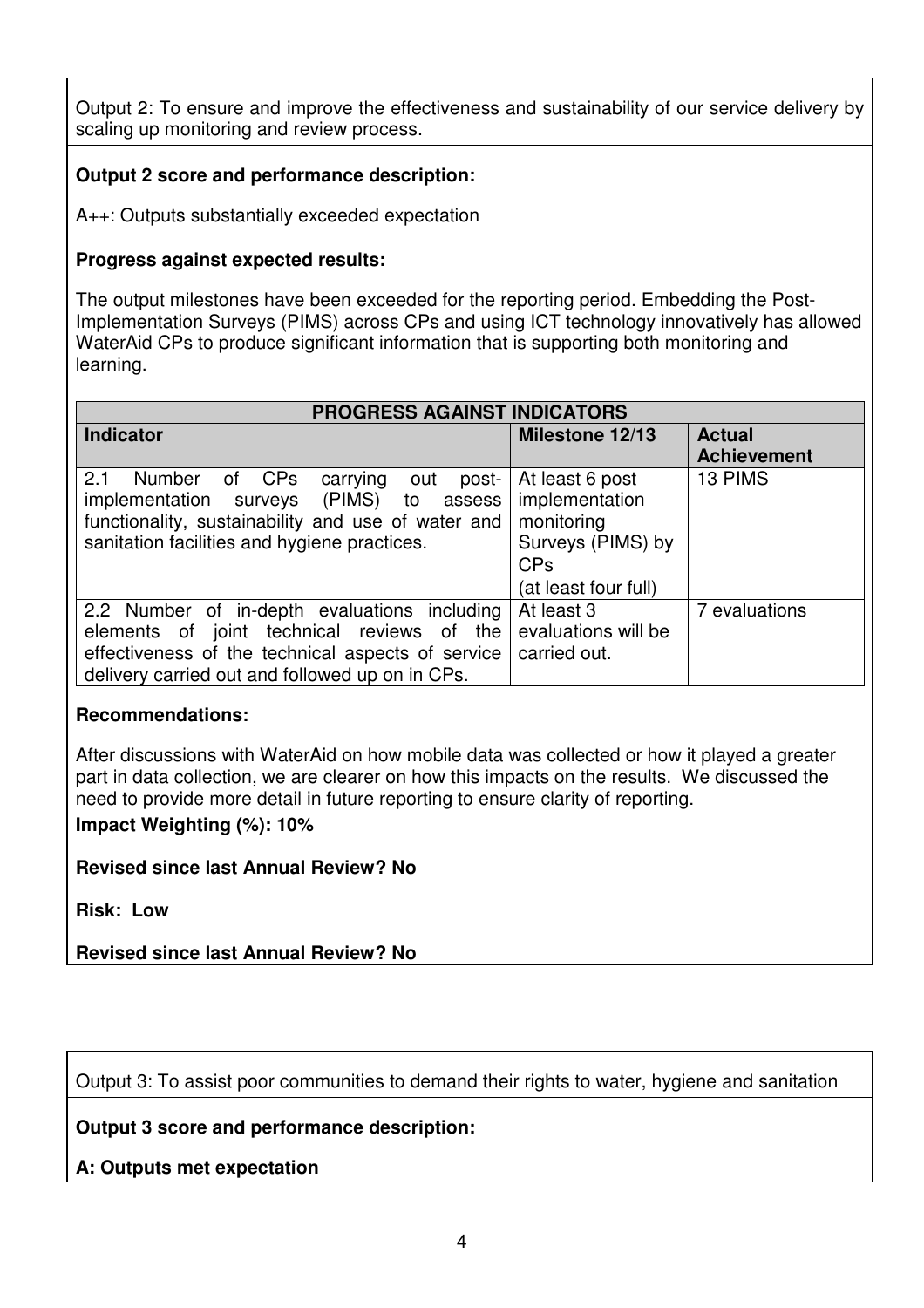## **Progress against expected results:**

Greater progress has not been made here in terms of quantity. However, WaterAid are shifting the focus of this output from measuring the quantity of partnerships to measuring the quality of the partnerships which should better measure the impact of the partnerships themselves.

| <b>PROGRESS AGAINST INDICATORS</b>                                         |                                                     |                                                          |
|----------------------------------------------------------------------------|-----------------------------------------------------|----------------------------------------------------------|
| <b>Indicator</b>                                                           | Milestone 12/13                                     | <b>Actual</b><br><b>Achievement</b>                      |
| Number of partnerships with networks supported to<br>focus on WASH issues. | 43 partnerships<br>with networks<br>across all CPs. | partnerships<br>43<br>networks<br>and<br>across all CPs. |

#### **Recommendations:**

The annual report detailed an achievement here of 40 partnerships (milestone not met) however WaterAid have clarified and the actual achievement was 43. This anomaly was due to an error in the calculation of partnerships.

We have agreed that this indicator can be removed for Year 3 and measuring the impact and value of the partnerships would be better included in indicators focussing on influencing, learning and capacity building.

**Impact Weighting (%): 10%** 

**Revised since last Annual Review? No**

**Risk: Medium** 

**Revised since last Annual Review? No** 

Output 4: Support governments and service providers in developing their capacity to deliver safe water, improved hygiene and sanitation

#### **Output 4 score and performance description:**

A+: Outputs moderately exceeded expectations

#### **Progress against expected results:**

WaterAid have progressed well against this indicator exceeding the numbers of partners benefitting from WaterAid capacity building interventions. As we move into Year 3, WaterAid are systematically moving from qualitative to quantitative reporting and this should provide additional benefits for next year's report.

| <b>PROGRESS AGAINST INDICATORS</b> |                 |                    |
|------------------------------------|-----------------|--------------------|
| <b>Indicator</b>                   | Milestone 12/13 | <b>Actual</b>      |
|                                    |                 | <b>Achievement</b> |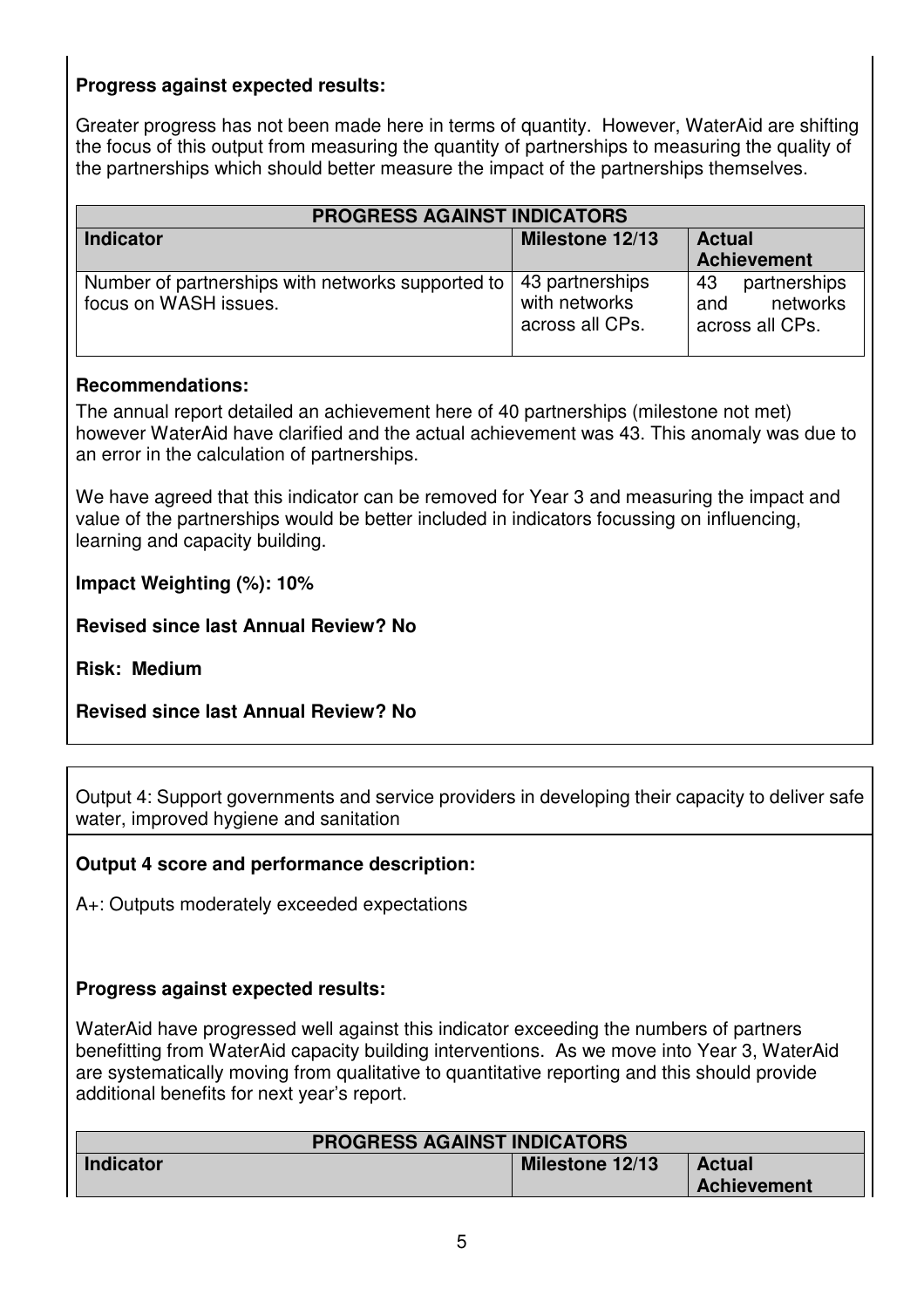| 4.1 Number of partners including local/district<br>government to benefit from WaterAid's capacity<br>building interventions. | At least 314<br>partners receiving<br>capacity building<br>support from<br><b>CPs</b> | 559 partners (465)<br>government and<br>94 CBO/CSOs |
|------------------------------------------------------------------------------------------------------------------------------|---------------------------------------------------------------------------------------|-----------------------------------------------------|
| 4.2 Number of CPs in Africa supporting sector<br>level planning, coordination and performance<br>monitoring.                 | 14 African CPs                                                                        | 14 African CPs                                      |

#### **Recommendations:**

We have discussed with WaterAid the need to ensure that examples are contextualised and explanations provided to demonstrate why they are typical or best practice examples. This would lead to more robust reporting. WaterAid are currently considering if this output should remain the same.

#### **Impact Weighting (%): 20%**

## **Revised since last Annual Review? No**

#### **Risk: Medium**

#### **Revised since last Annual Review? No**

**Output 5**: To advocate for the essential role of safe water, improved hygiene and sanitation in human development

#### **Output 4 score and performance description:**

A++: Outputs substantially exceeded expectations

#### **Progress against expected results:**

WaterAid have progressed well throughout this reporting year with particular success noted at indicator 5.3 where 13 countries have effectively followed up on the commitments from the HLM.

| <b>PROGRESS AGAINST INDICATORS</b>                 |                    |                    |
|----------------------------------------------------|--------------------|--------------------|
| <b>Indicator</b>                                   | Milestone 12/13    | <b>Actual</b>      |
|                                                    |                    | <b>Achievement</b> |
| 5.1 Number of CPs engaging with development        | At least 2 Regions | 18 CPs from 4      |
| actors working on health policy or programmes      | are engaging with  | regions            |
|                                                    | development        |                    |
|                                                    | actors working on  |                    |
|                                                    | health policy or   |                    |
|                                                    | programmes         |                    |
| 5.2 WaterAid Flagship Report for WASH              | At least 26 CPs    | 26 CPs contributed |
| produced with participation and contributions from | contributed        | some data          |
| CPs.                                               | financing data to  |                    |
|                                                    | WASHwatch.org      |                    |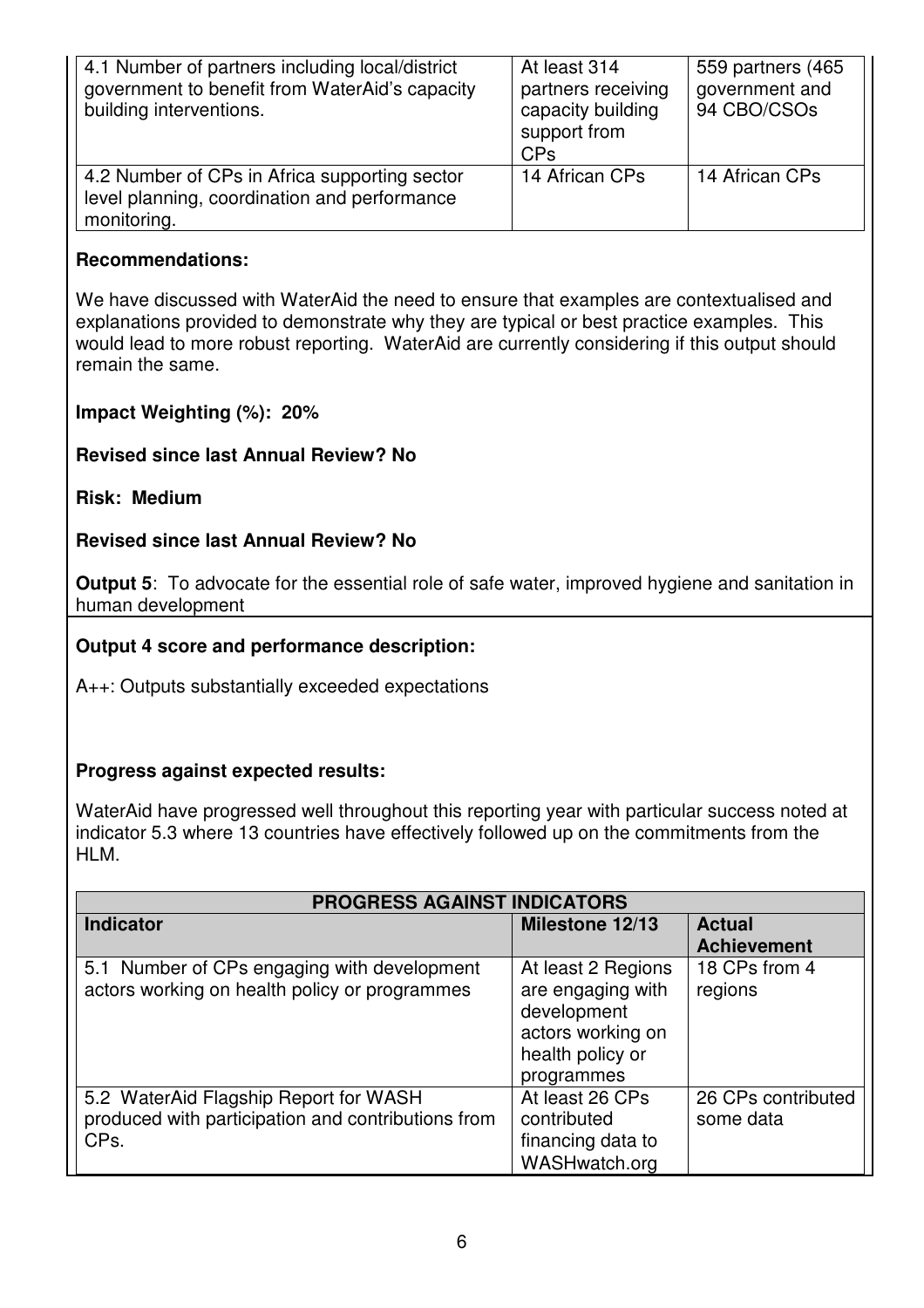| 5.3 Number of countries in Africa and Asia with<br>established Sanitation and Water for All (SWA)<br>Compacts as a results of WaterAid's support | A minimum of 3<br>additional<br>countries in Africa<br>and Asia<br>effectively followed<br>on commitments at | 13 countries<br>followed up on<br>commitments<br>with contribution of<br>WaterAid |
|--------------------------------------------------------------------------------------------------------------------------------------------------|--------------------------------------------------------------------------------------------------------------|-----------------------------------------------------------------------------------|
|                                                                                                                                                  | <b>HLM</b> towards<br>participating in<br>national planning<br>processes through                             |                                                                                   |
|                                                                                                                                                  | <b>SWA</b>                                                                                                   |                                                                                   |

#### **Recommendations:**

There are no recommendations to amend the milestones. We have discussed with WaterAid the need to ensure that examples are contextualised and demonstrate if they are typical or best practice. Analysis should also be provided on how the different levels of engagement are assessed. This will ensure more robust reporting in future.

#### **Impact Weighting (%): 20%**

**Revised since last Annual Review? No**

**Risk: Low** 

**Revised since last Annual Review? No** 

## **Section B: Results and Value for Money.**

1. Progress and results

#### **1.1 Has the logframe been updated since last review?**

Yes

## **1.2 Overall Output Score and Description:**

A+: Outputs moderately exceeded expectation

## **1.3 Direct feedback from beneficiaries**

Beneficiary feedback at a proximate level is routinely collected as part of CP's annual review process. This is an opportunity where CP staff jointly work with partner staff in reviewing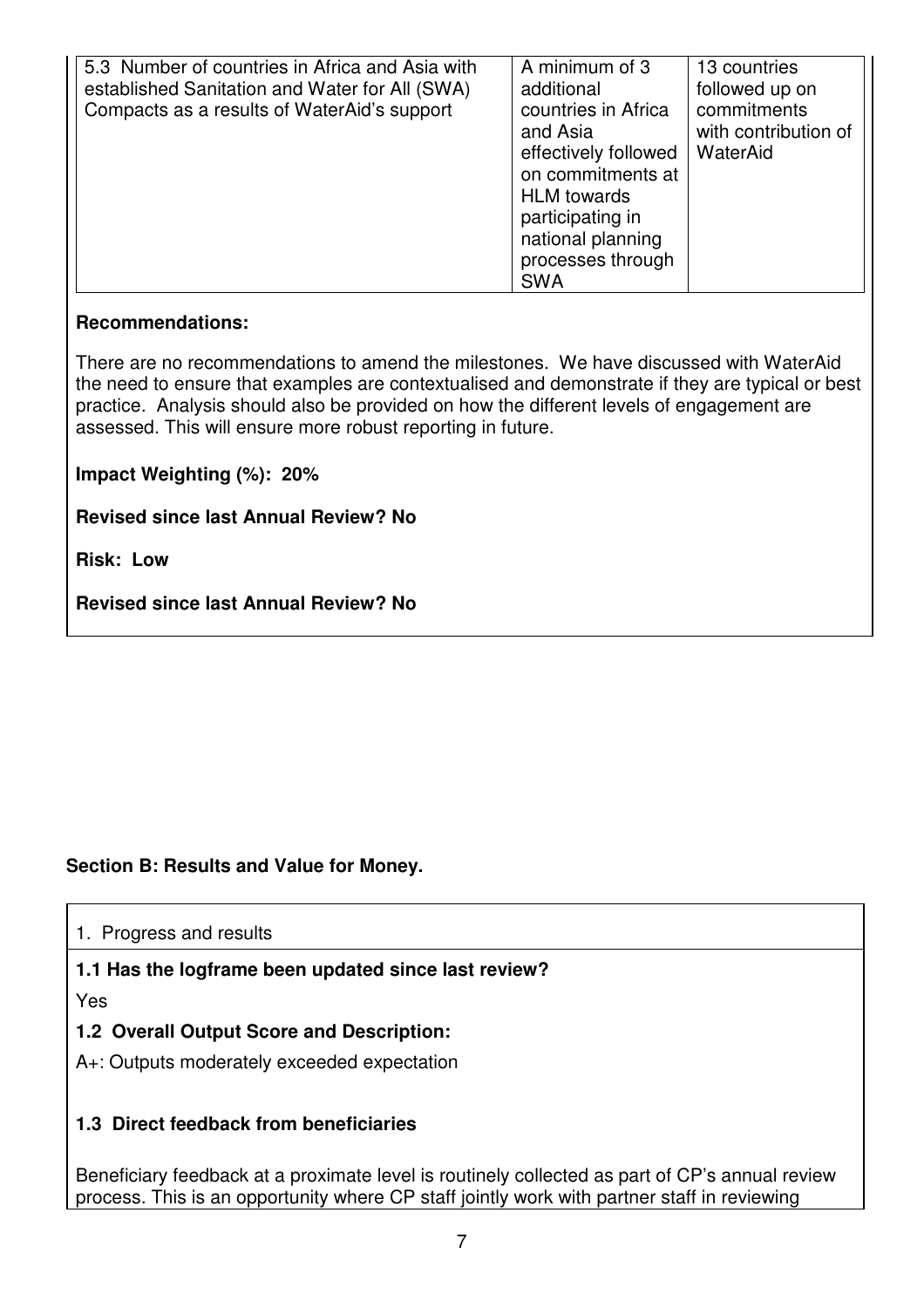progress and feeding back to each other. The focus is on the technical delivery of activities towards a project aim; however it creates a forum for two way feedback to improve better working between organisations. As well as being fundamental to building good relationships, it generates learning to improve effectiveness. Learning from partners in **Tanzania**, WaterAid moved from parallel partnerships with local government authorities and implementing partners to tripartite partnership arrangements, (*WaterAid, local government and implementing partners).* This new arrangement has significantly increased trust and transparency and accountability among the three partners which was identified as a gap during the review process.

At an intermediate level, WaterAid uses external country evaluations as a tool to collect this data. CPs are evaluated approximately every 3-4 years with the primary objective to assess the relevance and effectiveness of the programme in line with strategic objectives. Hence, this requires consideration of the country context and the role played within the wider development sector. To achieve this requires interviews with key stakeholders beyond who WaterAid directly work with, with the exact methodology being determined by the evaluator.

The country evaluations are also an opportunity to capture a sample of community and household feedback (the ultimate beneficiaries) from where WaterAid work. Outside of this formal summative process, continuous formative feedback from communities is expected in their role within programme design and implementation. The methodology for collecting this feedback can vary from PIMS, joint monitoring visits with partners to observation of local water user committee meetings to simple interactions with individuals as WaterAid move through a community.

Although detail was given on the variety of ways in collecting beneficiary feedback, we felt the annual report was lacking in the detail from beneficiaries on the ground. We do not feel that there was sufficient evidence presented to demonstrate how feedback mechanisms improve programming. WaterAid acknowledge this as an area where future work is required and they aim to provide more detail on this in future reporting.

## **1.4 Summary of overall progress**

Overall this was a good report with clear progress being made. We are particularly interested in how WaterAid's Global Strategic Process Review identified and need to work with partners based on quality not quantity and look forward to hearing more about this in future reporting. We are also appreciate of the discussions with WaterAid around beneficiary feedback, Hard to Measure Benefits (HTMB), climate work and how they are currently refocusing on quality and not quantity. We look forward to continuing engagement on those areas.

## **1.5 Key challenges**

The three biggest challenges which impacted on WaterAid's programmes and results this year are:

- Conflict and insecurity, particularly in Mali, Nigeria, Pakistan and Niger,
- Funding related issues: Some countries do not attract donors, whereas in others a more diverse donor base has resulted in more demands to be addressed, with funding coming on line at different points to when projects are planned to start,
- Staff turnover: This is a challenge given the extremely limited pool in many countries, and that WaterAid lose experienced staff to larger organisations (e.g. INGOs, UN).

## **1.6 Annual Outcome Assessment**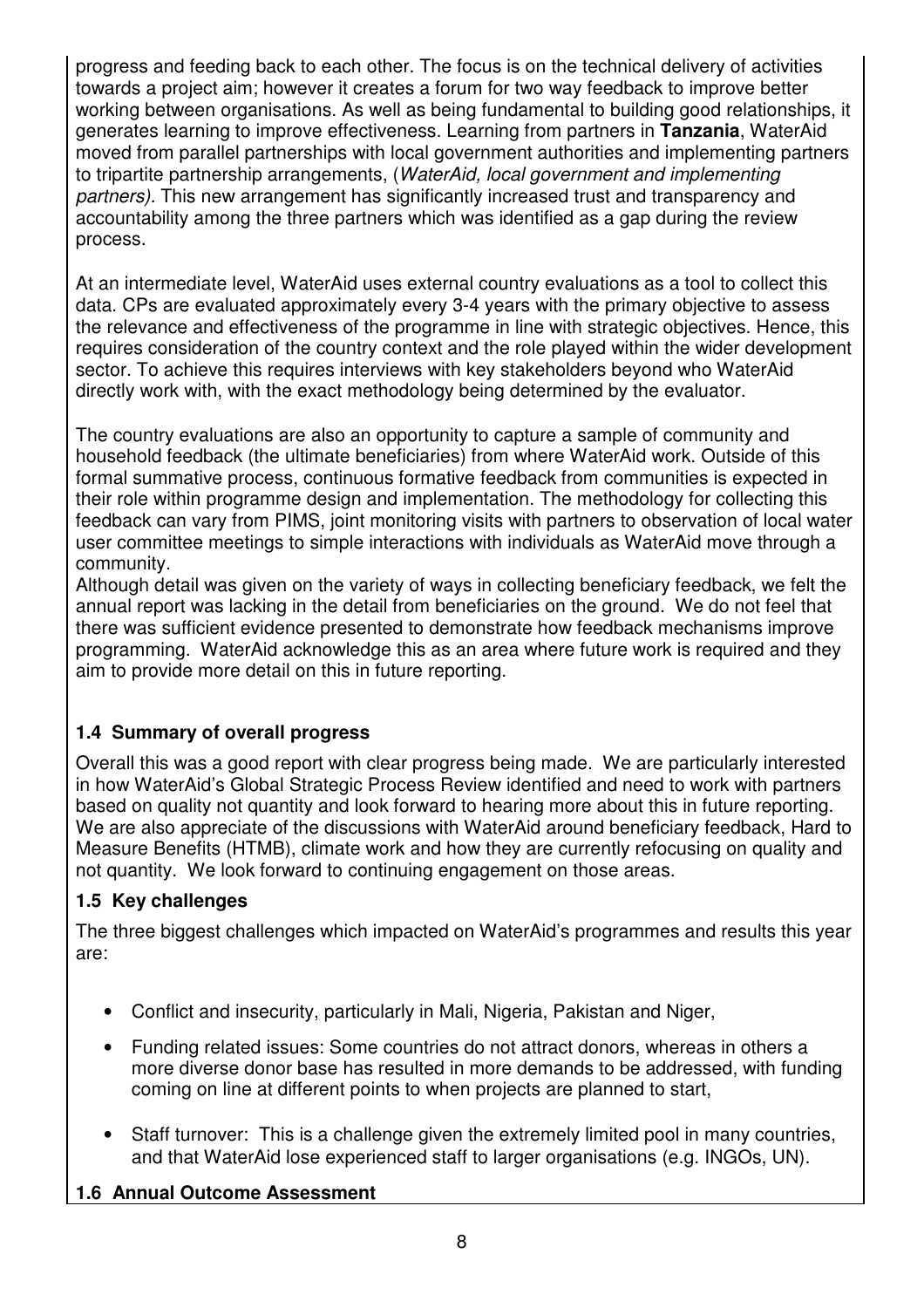WaterAid are on track to meet, and exceed some of the 3 Year PPA objectives. They are currently refocusing measuring quality as well as quantity and their efforts here are appreciated. We look forward to the outcome of those changes next year.

### 2. Costs and timescale

#### **2.1 Is the project on-track against financial forecasts:**

Yes, annual funding through the PPA is disbursed in four equal amounts on a quarterly basis. The full annual allocation was disbursed as expected. Allocations for year 3 will be allocated in the same way with no variance expected. .

#### **2.2 Key cost drivers**

- WaterAid and partner staff have capacity to support successful delivery of our strategy,
- Appropriate technology for water and sanitation that's sustainable, accessible and can be sourced and maintained locally,
- Campaigning and advocacy that has demonstrable (over period of time) results in people gaining access to water and sanitation.

WaterAid costs are affected by their objective to work with the most hard to reach people, which means that in some countries and even within countries higher investment will be required than might be required to access more people elsewhere at lower cost.

#### **2.3 Is the project on-track against original timescale:**

The project is on track with appropriate reviews being undertaken to assess and inform the Year 3 indicators and milestones. WaterAid are aware of where additional attention is needed to accelerate progress and report robustly against their milestones however we are confident that they will remain vigilant to ensure the necessary steps are taken. We will continue to engage with them during the course of the next reporting period to ascertain progress.

#### 3. Evidence and Evaluation

#### **3.1 Assess any changes in evidence and implications for the project**

WaterAid are undertaking a Planning and Reporting Processes and Systems Review which will identify how best to streamline and systemise M & E processes that extend beyond the CPs to enable collection of data to show progress at the relevant scale. This should enable better M & E across WaterAid's work.

#### **3.2 Where an evaluation is planned what progress has been made?**

The PPAs as a whole are served by an umbrella evaluation strategy, the first of its kind for DFID, which encompasses the Global Poverty Action Fund. This strategy examines progress at fund and at individual, organisational level. Following the announcement of the extension to the PPA fund in 2013, the evaluation strategy is being reviewed and, in addition to the individual progress reviews (IPRs) and meta evaluation that took place in 2012, further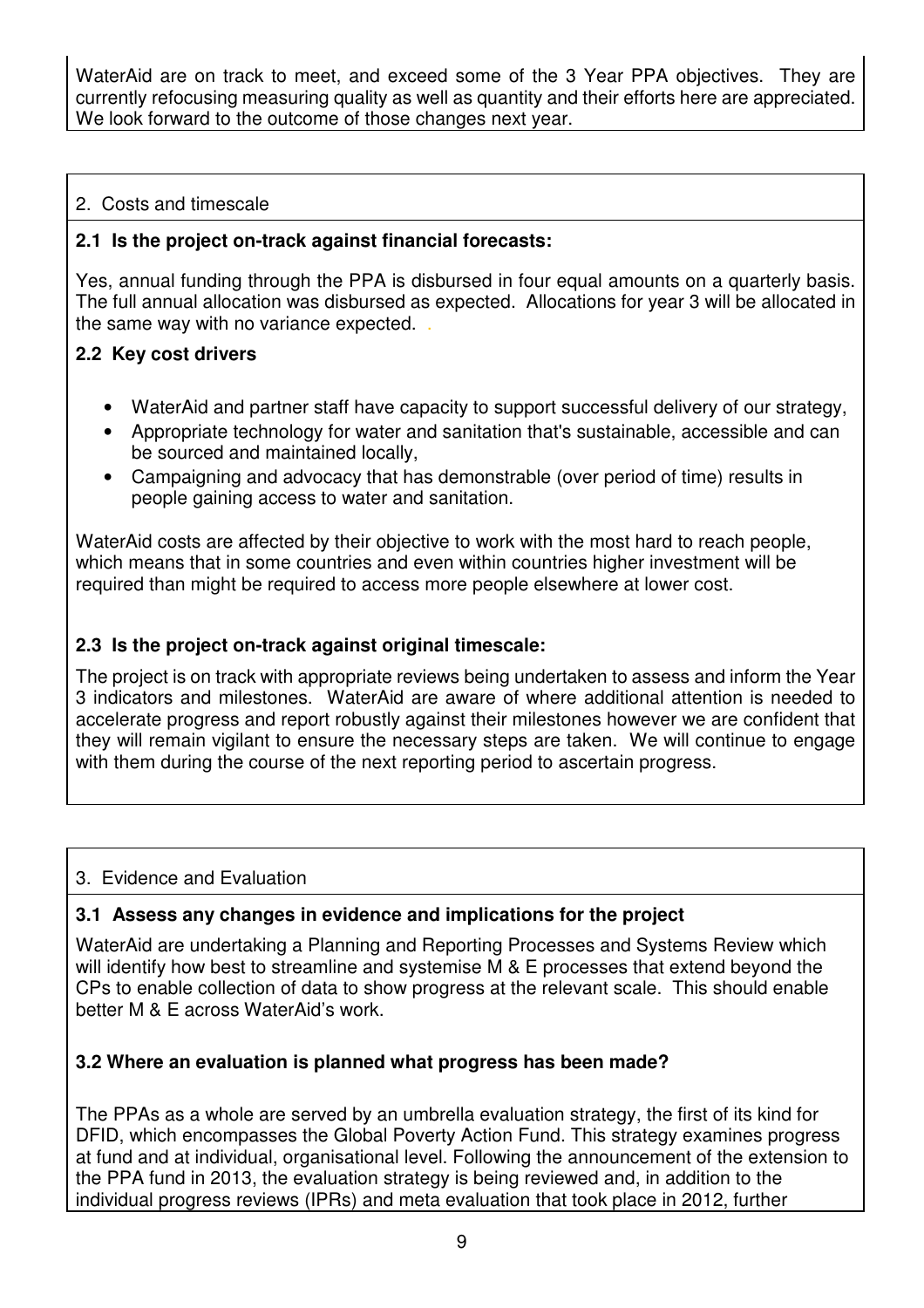evaluative activities are being scoped out for 2014/2015 and 2016/17. This scoping process is taking place in consultation with the on-going funded organisations and the revised strategy will be ready in Quarter 4 of Financial Year 2013/14. The aim is to provide timely, fund level evaluation information for the design of future strategic funding modalities in 2014/15 ahead of the fund completion in 2016, followed by evaluative learning on the outcomes and impact of strategic funding for organisations and the fund as a whole in 2016/17.

4. Risk

## **4.1 Output Risk Rating:**

Medium

## **4.2 Assessment of the risk level**

We agree with the overall risk rating. WaterAid works in countries where conflict, insecurity and climate disasters could disrupt their work. They appear to have considered those risks and contingencies are in place to deal to mitigate any delay in progress.

## **4.3 Risk of funds not being used as intended**

WaterAid underwent pre-grant due diligence checks carried out by KPMG. The pre-grant due diligence assessed capacity to manage the proposed level of DFID support in the following areas:

- Governance
- Financial Capacity
- Operational Capacity
- Value for Money
- Results

Satisfactory completion of the due diligence process was required before any money was disbursed. This helps to reduce the risk of diverted funding while establishing an environment of accountability and transparency.

## **4.4 Climate and Environment Risk**

No issues were raised for the attention and action of WaterAid as a result of the 2011 Environmental Screening process.

## 5. Value for Money

## **5.1 Performance on VfM measures**

WaterAid do look at some high level time series, in particular overall cost per user. This shows a trend of reducing costs overall. However, costs are driven by a great variety of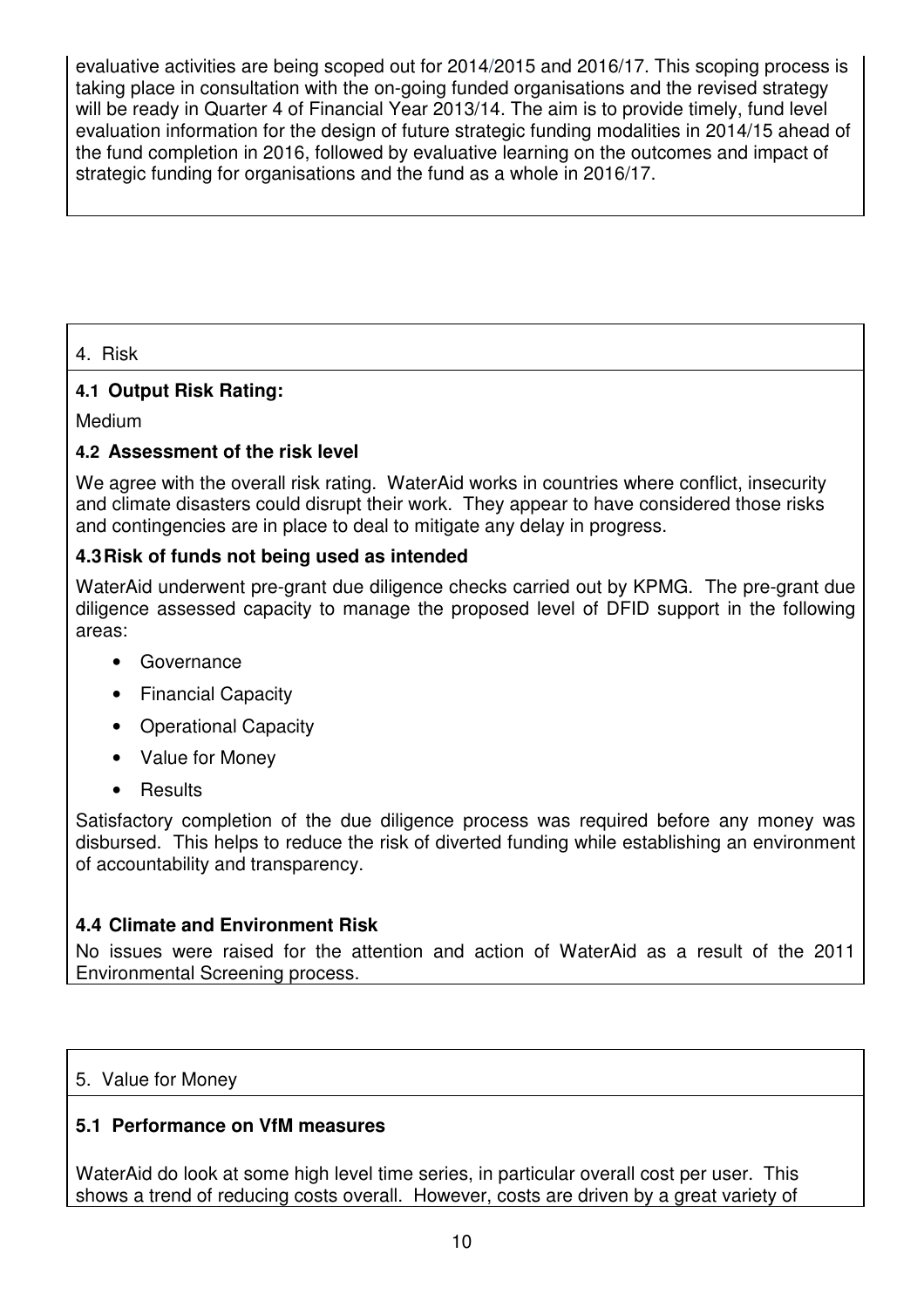factors and WaterAid rely heavily on qualitative information to assess the efficiency and effectiveness of programmes. In particular focused efforts to reach the most marginalised and improve the sustainability of work may lead to increased costs per user but enhance the effectiveness of work. WaterAid say that they are also conscious that the true costs of delivery are often shared by other stakeholders and communities and are not reflected in their own costs.

Whilst we appreciate that certain metrics i.e. unit costs vary depending on the local context etc. we have advised WaterAid to consider tracking them for lesson learning and future planning purposes.

## **5.2 Commercial Improvement and Value for Money**

All significant purchases follow strict competitive processes which include getting multiple quotes for comparison. Procurement committees are used to assess the various quotes for quality and cost effectiveness. Staff salaries are routinely benchmarked against the market in all countries in which WaterAid operate. However, we feel that this section of the report was a little under developed and WaterAid could improve on this further i.e. cost drivers could be analysed more fully.

## **5.3 Role of project partners**

WaterAid's partnerships are broadly focused between improving sector capacity and performance through learning and leveraging greater resources for the WASH sector. This is critical to their ToC, with the basic realisation that WaterAid alone cannot solve WASH crisis alone, and to be effective, they need to engage others.

Partnerships in learning networks are integral to improving their own and sector best practice. They work closely with RSWN and with other organisations such as WEDC and IRC to challenge current thinking and identify new approaches. The PIMS work is one key area, where WaterAid are learning from experience and improving understanding of sustainability issues. This has already identified the need to improve the role of local government, and will adapt their approach to deliver better long lasting change.

The PPA allows WaterAid to participate in partnerships that focus on influencing and campaigning, such as the SWA and with Unicef. By partnering together, messages can be more effective and greater than sum of individual work. This generates opportunities for WaterAid to participate in meetings at a higher level and influence the decision makers.

WaterAid are currently looking to refocus their measuring of partnerships from quantitative to qualitative which is a sign of the importance they place on partnership engagement. We look forward to hearing more about this in due course.

## **5.4 Does the project still represent Value for Money :**

Yes. WaterAid has met and exceeded on some milestones for year two and are on course to deliver outcomes as intended.We will continue to engage with them on the revisions to indicators however we are confident that the original targets will be met.

## **5.5 If not, what action will you take?**